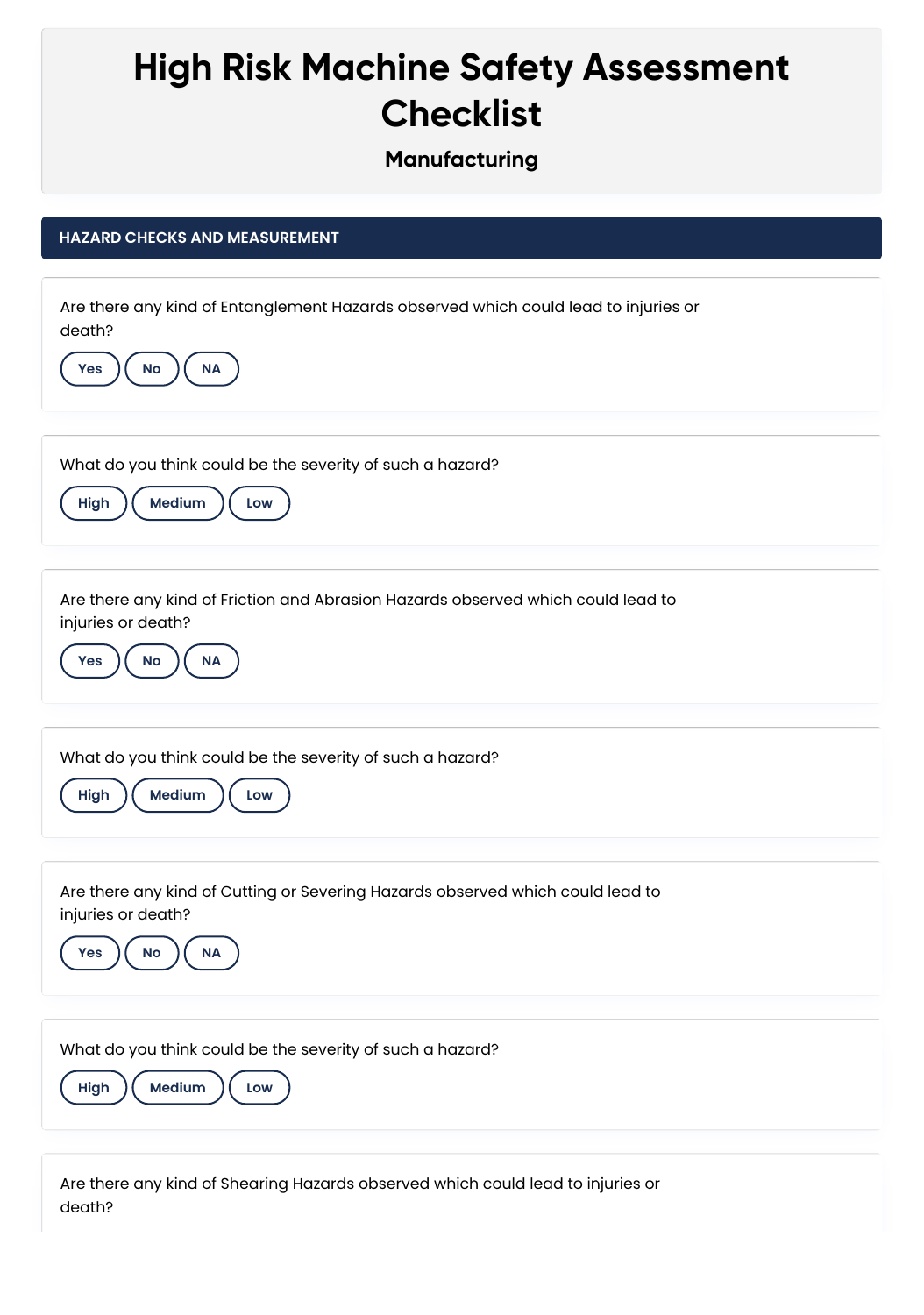| $\sf NA$<br><b>Yes</b><br><b>No</b>                                                                                               |
|-----------------------------------------------------------------------------------------------------------------------------------|
| What do you think could be the severity of such a hazard?<br>Medium<br>High<br>Low                                                |
| Are there any kind of Stabbing or Puncturing Hazards observed which could lead to<br>injuries or death?<br>No<br>$\sf NA$<br>Yes  |
| What do you think could be the severity of such a hazard?<br>Medium<br>High<br>Low                                                |
| Are there any kind of Impact Hazards observed which could lead to injuries or<br>death?<br><b>No</b><br><b>NA</b><br>Yes          |
| What do you think could be the severity of such a hazard?<br>Medium<br>High<br>Low                                                |
| Are there any kind of Crushing Hazards observed which could lead to injuries or<br>death?<br><b>NA</b><br>Yes<br>No               |
| What do you think could be the severity of such a hazard?<br>Medium<br>High<br>Low                                                |
| Are there any kind of Drawing-in or Trapping Hazards observed which could lead to<br>injuries or death?<br>No<br><b>NA</b><br>Yes |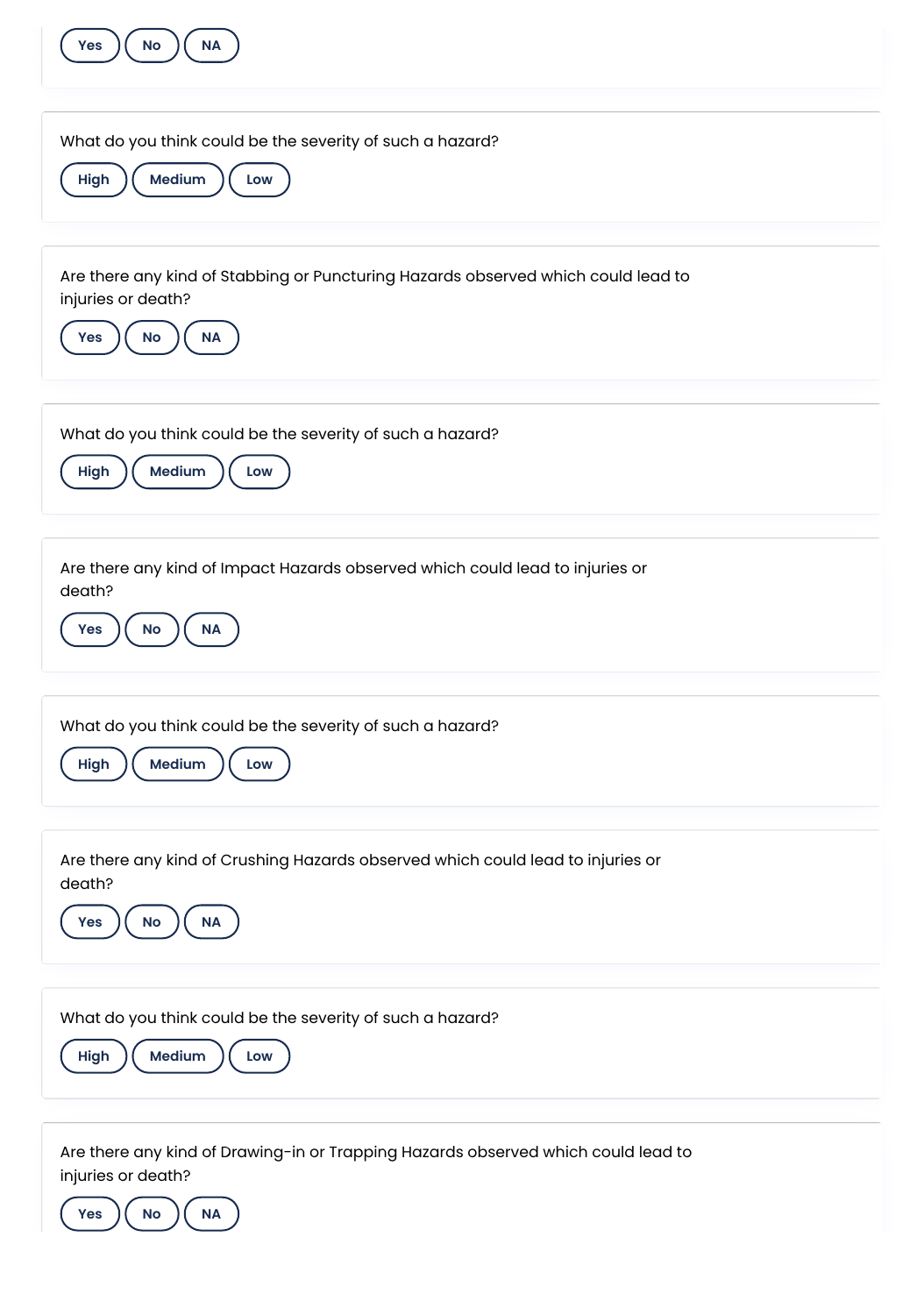| What do you think could be the severity of such a hazard?<br>Medium<br>High<br>Low                                                                             |
|----------------------------------------------------------------------------------------------------------------------------------------------------------------|
| Are there any kind of Pressurized Liquids/Gases Injection/Ejection Hazards observed<br>which could lead to injuries or death?<br><b>No</b><br>Yes<br><b>NA</b> |
| What do you think could be the severity of such a hazard?<br>Medium<br>High<br>Low                                                                             |
| Do slip, trip and fall hazards exist which could cause severe injuries or death?<br>$\sf NA$<br>No<br>Yes                                                      |
| What do you think could be the severity of such a hazard?<br>Medium<br>High<br>Low                                                                             |
| Are there any kind of Electrical Hazards observed which could lead to injuries or<br>death?<br><b>NA</b><br>$\mathsf{No}$<br><b>Yes</b>                        |
| What do you think could be the severity of such a hazard?<br>Medium<br>High<br>Low                                                                             |
| Are there any kind of Thermal Hazards observed which could lead to injuries or<br>death?<br>$\sf NA$<br><b>No</b><br><b>Yes</b>                                |